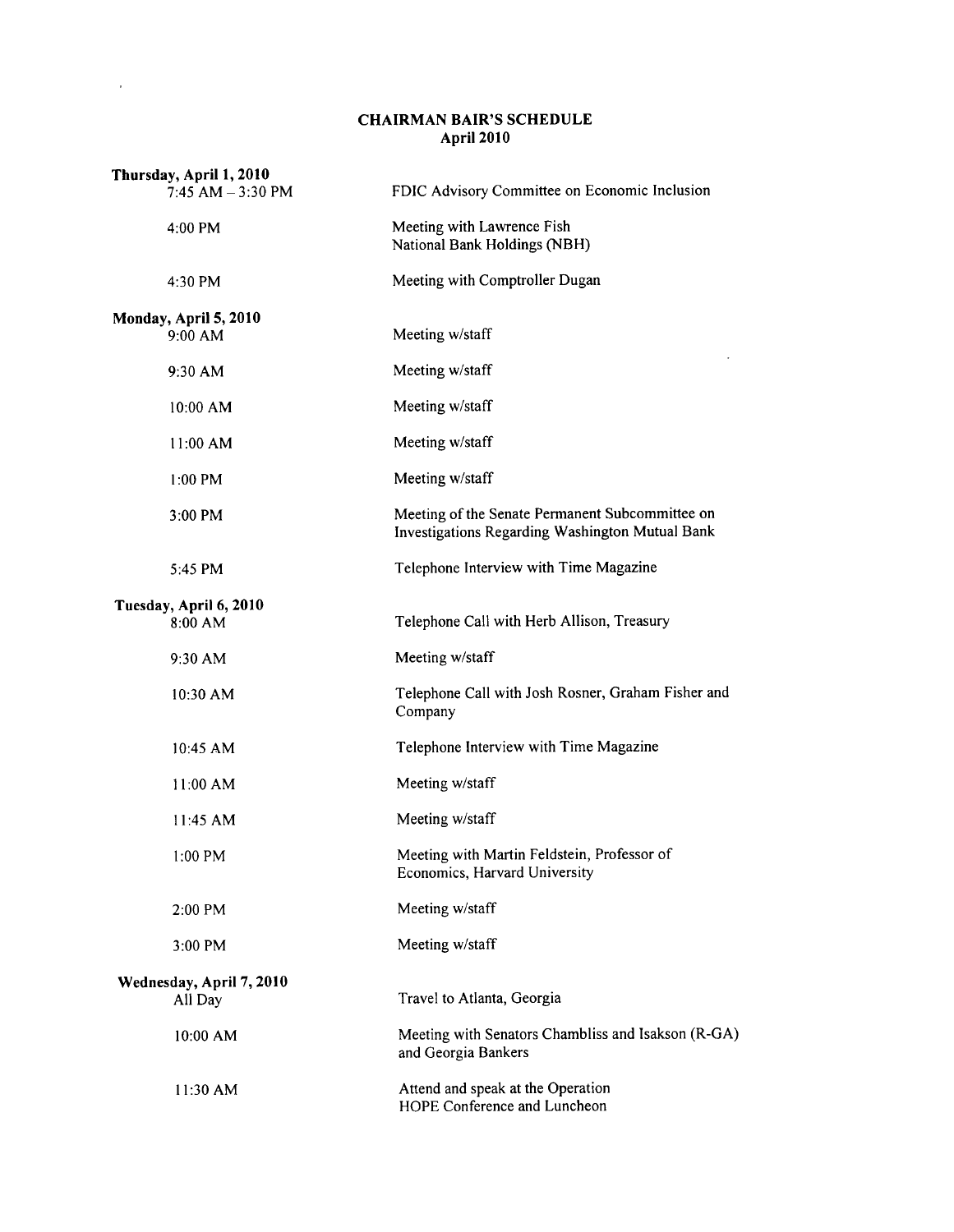| Thursday, April 8, 2010<br>9:15 AM | FDIC Board Meeting                                                                                                                     |
|------------------------------------|----------------------------------------------------------------------------------------------------------------------------------------|
| $11:00$ AM                         | Meeting with Ridvan Cabukel, Vice President,<br>Savings Deposit Insurance Fund of Turkey                                               |
| 11:30 AM                           | Meeting w/staff                                                                                                                        |
| 12:00 PM                           | Meeting w/staff                                                                                                                        |
| $1:00$ PM                          | Meeting w/staff                                                                                                                        |
| 2:00 PM                            | Meeting w/staff                                                                                                                        |
| 3:00 PM                            | Meeting w/staff                                                                                                                        |
| 4:00 PM                            | Meeting w/staff                                                                                                                        |
| 5:30 PM                            | Telephone call with Comptroller Dugan                                                                                                  |
| Friday, April 9, 2010<br>8:30 AM   | Meeting with David Nason, Promontory                                                                                                   |
| 10:00 AM                           | Meeting w/staff                                                                                                                        |
| 11:00 AM                           | Meeting w/staff                                                                                                                        |
| 12:00 PM                           | Lunch with Vice Chairman Gruenberg                                                                                                     |
| $1:30$ PM                          | Meeting with Bruce Thompson, Chief Risk Officer,<br><b>Bank of America</b>                                                             |
| $2:00$ PM                          | Meeting w/staff                                                                                                                        |
| 3:00 PM                            | FFIEC Meeting                                                                                                                          |
| Monday, April 12, 2010<br>8:00 AM  | Telephone Call with Secretary Geithner                                                                                                 |
| 9:30 AM                            | Meeting w/staff                                                                                                                        |
| 9:45 AM                            | Meeting w/staff                                                                                                                        |
| 11:00 AM                           | Speech to Council of Institutional Investors Spring 2010<br>Meeting, Omni Shoreham Hotel, 2500 Calvert Street,<br>NW, Washington, D.C. |
| 12:30 PM                           | Lunch with Lee Sachs, Treasury                                                                                                         |
| 2:30 PM                            | Meeting w/staff                                                                                                                        |
| 3:00 PM                            | Meeting with Orlan Johnson, Chairman, Securities<br><b>Investment Protection Corporation</b>                                           |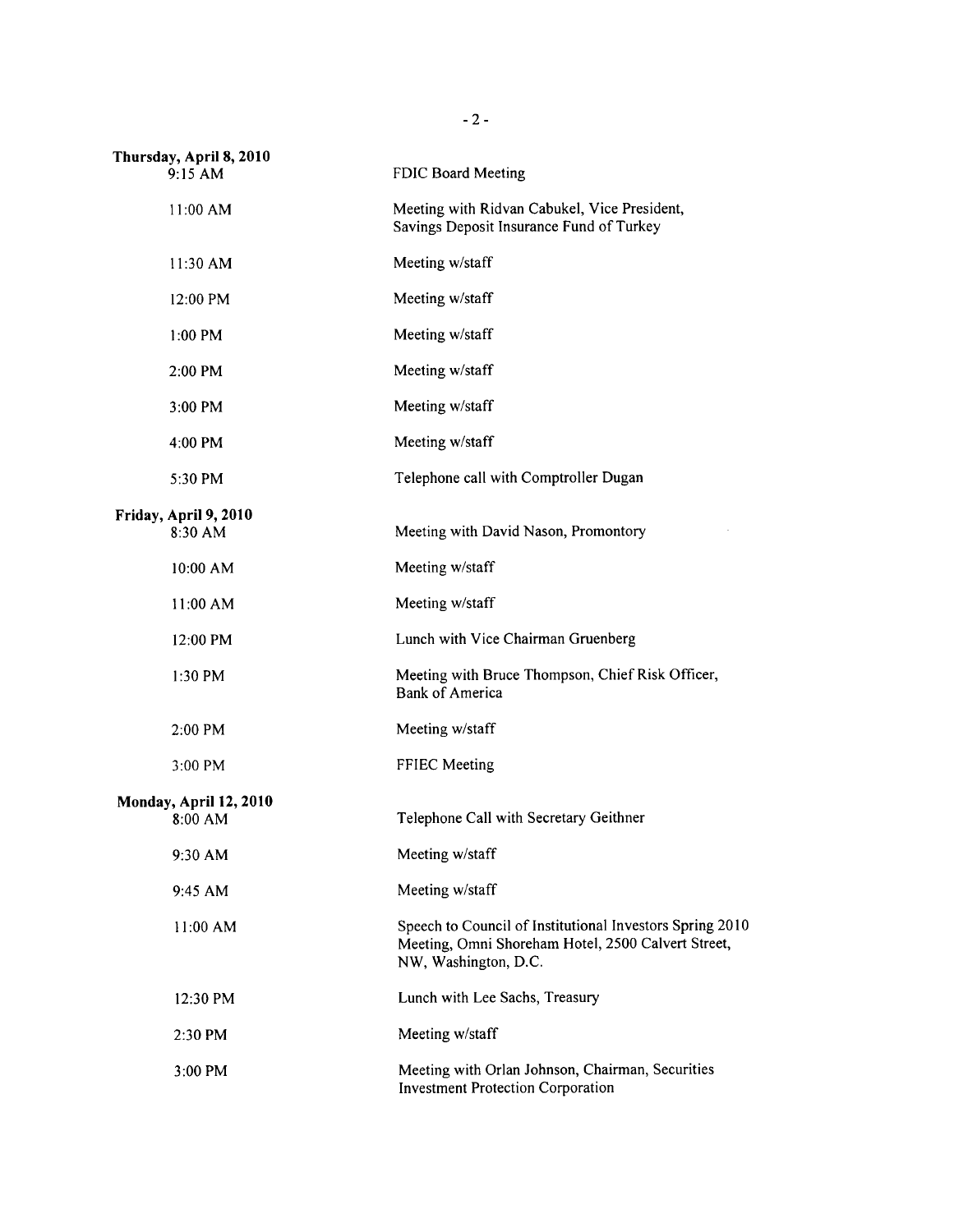| 3:45 PM                               | Meeting w/staff                                                                                             |
|---------------------------------------|-------------------------------------------------------------------------------------------------------------|
| Tuesday, April 13, 2010<br>$10:00$ AM | FDIC Board Meeting                                                                                          |
| 12:00 PM                              | Lunch with Comptroller Dugan                                                                                |
| 2:00 PM                               | Meeting w/staff                                                                                             |
| $3:00$ PM                             | Meeting w/staff                                                                                             |
| 3:30 PM                               | Meeting w/staff                                                                                             |
| Wednesday, April 14, 2010<br>10:00 AM | Speech to American Bankers Association's Council<br>Meeting, 1120 Connecticut Avenue, NW, Washington, D.C.  |
| 11:30 AM                              | Meeting with Reverend Jesse Jackson, Rainbow/PUSH<br>Coalition                                              |
| 12:00 PM                              | Lunch with Director Curry                                                                                   |
| $1:45$ PM                             | Meeting w/staff                                                                                             |
| 3:00 PM                               | Meeting with Fred Hochberg, Chairman, Export<br><b>Import Bank</b>                                          |
| 4:30 PM                               | Call from Congressman Pierluisi (D-PR)                                                                      |
| Thursday, April 15, 2010<br>$9:00$ AM | Meeting w/staff                                                                                             |
| $1:00$ PM                             | Lunch with Vice Chairman Gruenberg                                                                          |
| 2:00 PM                               | Meeting w/staff                                                                                             |
| Friday, April 16, 2010<br>8:30 AM     | Meeting w/staff                                                                                             |
| 9:45 AM                               | Meeting w/staff                                                                                             |
| 10:00 AM                              | Weekly Principals' Conference Call with OCC, OTS<br>and FRB                                                 |
| 11:00 AM                              | Meeting w/staff                                                                                             |
| Monday, April 19, 2010<br>All Day     | Travel to Kansas City, Missouri                                                                             |
| 11:15 AM                              | Interview with Kansas City Star Magazine                                                                    |
| 11:45 AM                              | Luncheon at the Economic Club of Kansas City,<br>Federal Reserve Bank, 1 Memorial Drive,<br>Kansas City, MO |

 $\epsilon$ 

- 3 -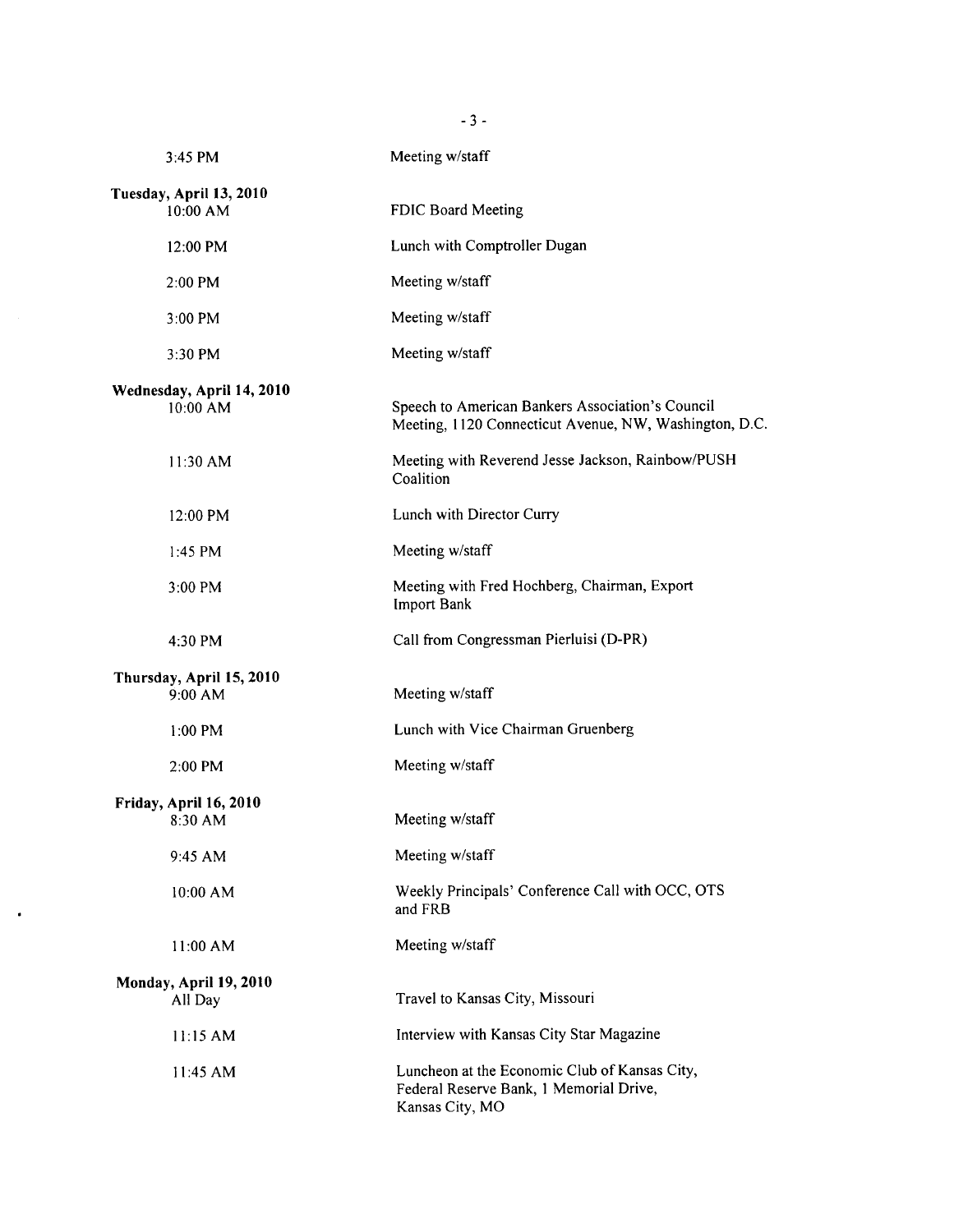| $1:30$ PM                               | Photo session with Kansas City Star at Mutrux Photo Studio                                                     |
|-----------------------------------------|----------------------------------------------------------------------------------------------------------------|
| 5:05 PM                                 | Reception, Dole Institute of Politics, Lawrence, Kansas                                                        |
| $7:30$ PM                               | Dole Institute of Politics Lecture: Interview with<br>Bill Lacy, Lawrence, Kansas                              |
| Tuesday, April 20, 2010                 |                                                                                                                |
| 3:00 PM                                 | Meeting w/staff                                                                                                |
| 3:45 PM                                 | Meeting w/staff                                                                                                |
| 5:00 PM                                 | Meeting with Senator Kit Bond (R-MO)                                                                           |
| 6:00 PM                                 | Advisory Committee on Community Banking<br>Reception, Hay Adams Hotel                                          |
| 6:30 PM                                 | Better Business Bureau Torch Awards Dinner<br>Mellon Auditorium, 1301 Constitution Avenue,<br>Washington, D.C. |
| Wednesday, April 21, 2010<br>Sick Leave |                                                                                                                |
| Thursday, April 22, 2010<br>8:30 AM     | Meeting with Senator Susan Collins (R-ME)                                                                      |
| 9:00 AM                                 | Meeting w/staff                                                                                                |
| 10:00 AM                                | Meeting w/staff                                                                                                |
| 11:00 AM                                | Meeting w/staff                                                                                                |
| 12:00 PM                                | Lunch with Vice Chairman Gruenberg                                                                             |
| $1:30 \text{ PM}$                       | Meeting w/staff                                                                                                |
| 2:15 PM                                 | Meeting with Director Curry                                                                                    |
| 3:30 PM                                 | Meeting with Senator Ben Nelson (D-NE)                                                                         |
| 4:10 PM                                 | Meeting with Senator George Le Mieux (R-FL)                                                                    |
| Friday, April 23, 2010<br>All Day       | Travel to New York                                                                                             |
| 7:45 AM                                 | Speech at New York Public Library Financial<br>Services Leadership Forum                                       |
| 10:30 AM                                | Interview with Financial Times                                                                                 |
| 1:00 PM                                 | <b>CNBC Editorial Board meeting</b>                                                                            |
|                                         |                                                                                                                |

 $-4-$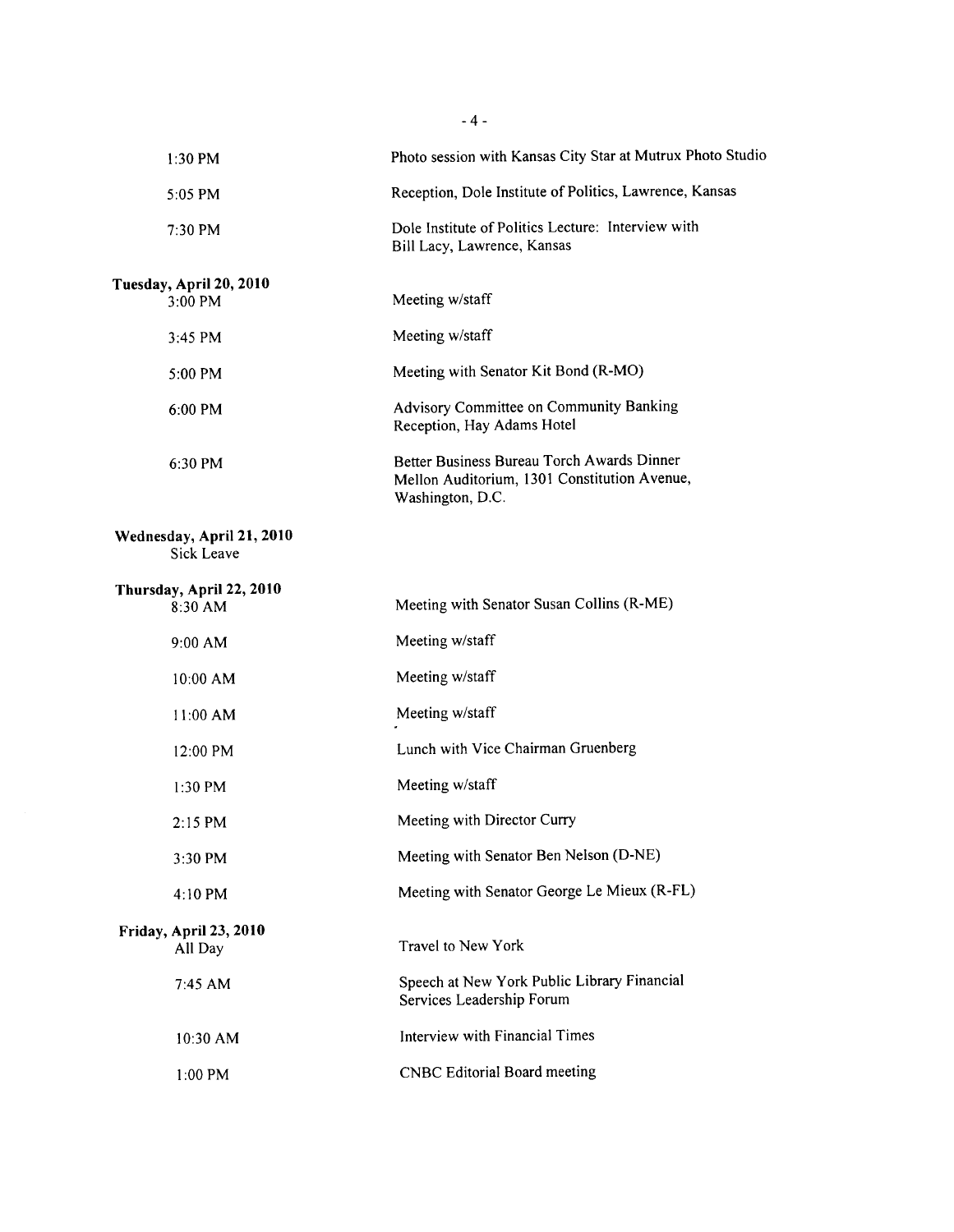| <b>Sunday, April 25, 2010</b><br>$1:15$ PM | Meeting with Secretary Geithner                                                                               |
|--------------------------------------------|---------------------------------------------------------------------------------------------------------------|
| Monday, April 26, 2010<br>8:15 AM          | Meeting w/staff                                                                                               |
| 9:30 AM                                    | Meeting w/staff                                                                                               |
| 10:00 AM                                   | Meeting w/staff                                                                                               |
| 11:00 AM                                   | Meeting w/staff                                                                                               |
| 12:00 PM                                   | Meeting w/staff                                                                                               |
| $1:10$ PM                                  | Meeting w/staff                                                                                               |
| 2:00 PM                                    | Meeting w/staff                                                                                               |
| 2:30 PM                                    | Meeting w/staff                                                                                               |
| 3:00 PM                                    | Meeting w/staff                                                                                               |
| 4:00 PM                                    | Interview with Time Magazine                                                                                  |
| 5:00 PM                                    | Meeting w/staff                                                                                               |
| 5:15 PM                                    | Meeting w/staff                                                                                               |
| Tuesday, April 27, 2010<br>9:00 AM         | Reuters Regulatory Summit, 1333 H Street, NW.<br>Washington, D.C.                                             |
| 10:30 AM                                   | Meeting w/staff                                                                                               |
| 12:00 PM                                   | Meeting w/staff                                                                                               |
| 1:00 PM                                    | Meeting w/staff                                                                                               |
| 2:00 PM                                    | Telephone call with FDIC Staff                                                                                |
| 3:30 PM                                    | Meeting w/staff                                                                                               |
| 5:30 PM                                    | Telephone Interview with Wall Street Journal                                                                  |
| Wednesday, April 28, 2010<br>$8:15$ AM     | Meeting w/staff                                                                                               |
| 11:00 AM                                   | Meeting with Chairman Francisco Gonzalez Rodriguez,<br>Chairman and CEO, Banco Bilbao Vizcaya Argentaria S.A. |
| 12:00 PM                                   | Lunch with Director Curry                                                                                     |
| 1:30 PM                                    | Meeting with Howard Milstein, Chairman and CEO,<br><b>Emigrant Bancorp and Mark Hurley</b>                    |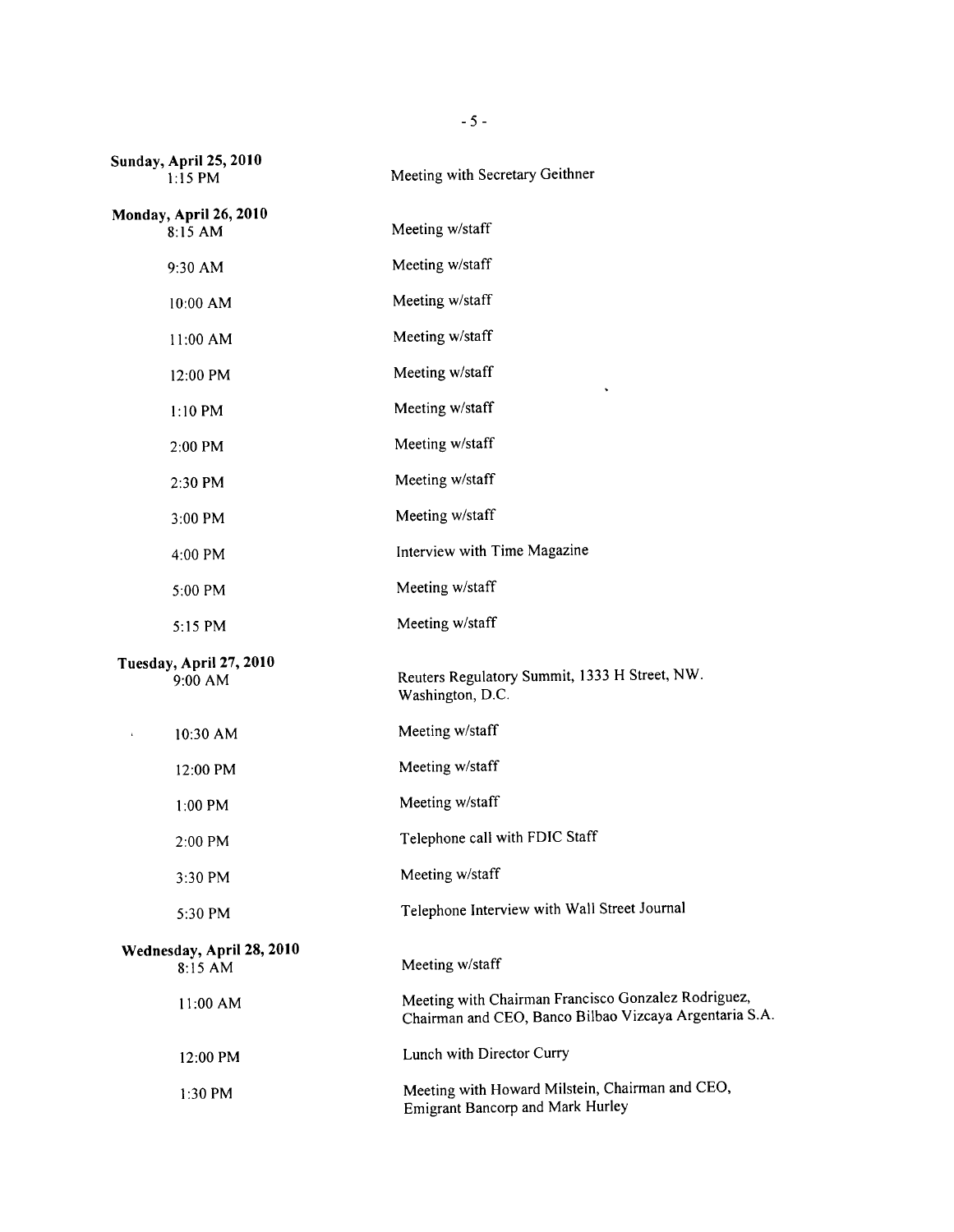| 2:00 PM                             | Telephone Interview with USA Today                                                                                                                                                                                                                                                                                                                                                                                                                                                                     |
|-------------------------------------|--------------------------------------------------------------------------------------------------------------------------------------------------------------------------------------------------------------------------------------------------------------------------------------------------------------------------------------------------------------------------------------------------------------------------------------------------------------------------------------------------------|
| $3:00$ PM                           | Meeting with Vice Chairman Gruenberg                                                                                                                                                                                                                                                                                                                                                                                                                                                                   |
| 4:00 PM                             | Meeting with Bill Dudley, President and CEO,<br>Federal Reserve Bank of New York                                                                                                                                                                                                                                                                                                                                                                                                                       |
| 6:00 PM $-7:30$ PM                  | Fortune Most Powerful Women Reception and Dinner,<br>Benjamin Franklin Room, State Department                                                                                                                                                                                                                                                                                                                                                                                                          |
| Thursday, April 29, 2010<br>9:00 AM | Meeting with Senator Mitch McConnell (R-KY)                                                                                                                                                                                                                                                                                                                                                                                                                                                            |
| 10:00 AM                            | Meeting with Senator Gregg (R-NH)                                                                                                                                                                                                                                                                                                                                                                                                                                                                      |
| 10:30 AM                            | Meeting with Senator Lincoln (D-AK)                                                                                                                                                                                                                                                                                                                                                                                                                                                                    |
| $11:30$ AM                          | Meeting w/staff                                                                                                                                                                                                                                                                                                                                                                                                                                                                                        |
| 2:00 PM                             | Meeting w/staff                                                                                                                                                                                                                                                                                                                                                                                                                                                                                        |
| 3:00 PM                             | Meeting with Bob Jones, National Association of<br>Home Builders (NAHB) Chairman, Bob Nielsen, First Vice Chairman,<br>Barry Rutenberg, Second Vice President, Rich Judson,<br>Third Vice President, Joe Robson, Immediate Past Chairman,<br>Bill Killmer, Executive Vice President, Advocacy,<br>Dave Crowe, Chief Economist, Dave Ledford, Senior Vice<br>President, Housing Finance and Land Development, and<br>Chris Cole, Senior Regulatory Counsel, Independent<br>Community Bankers of America |
| 4:00 PM                             | Meeting w/staff                                                                                                                                                                                                                                                                                                                                                                                                                                                                                        |
| 5:00 PM                             | Meeting w/staff                                                                                                                                                                                                                                                                                                                                                                                                                                                                                        |
| 5:30 PM                             | Time Magazine Photo Shoot                                                                                                                                                                                                                                                                                                                                                                                                                                                                              |
| Friday, April 30, 2010<br>All Day   | Travel to Puerto Rico                                                                                                                                                                                                                                                                                                                                                                                                                                                                                  |

- 6 -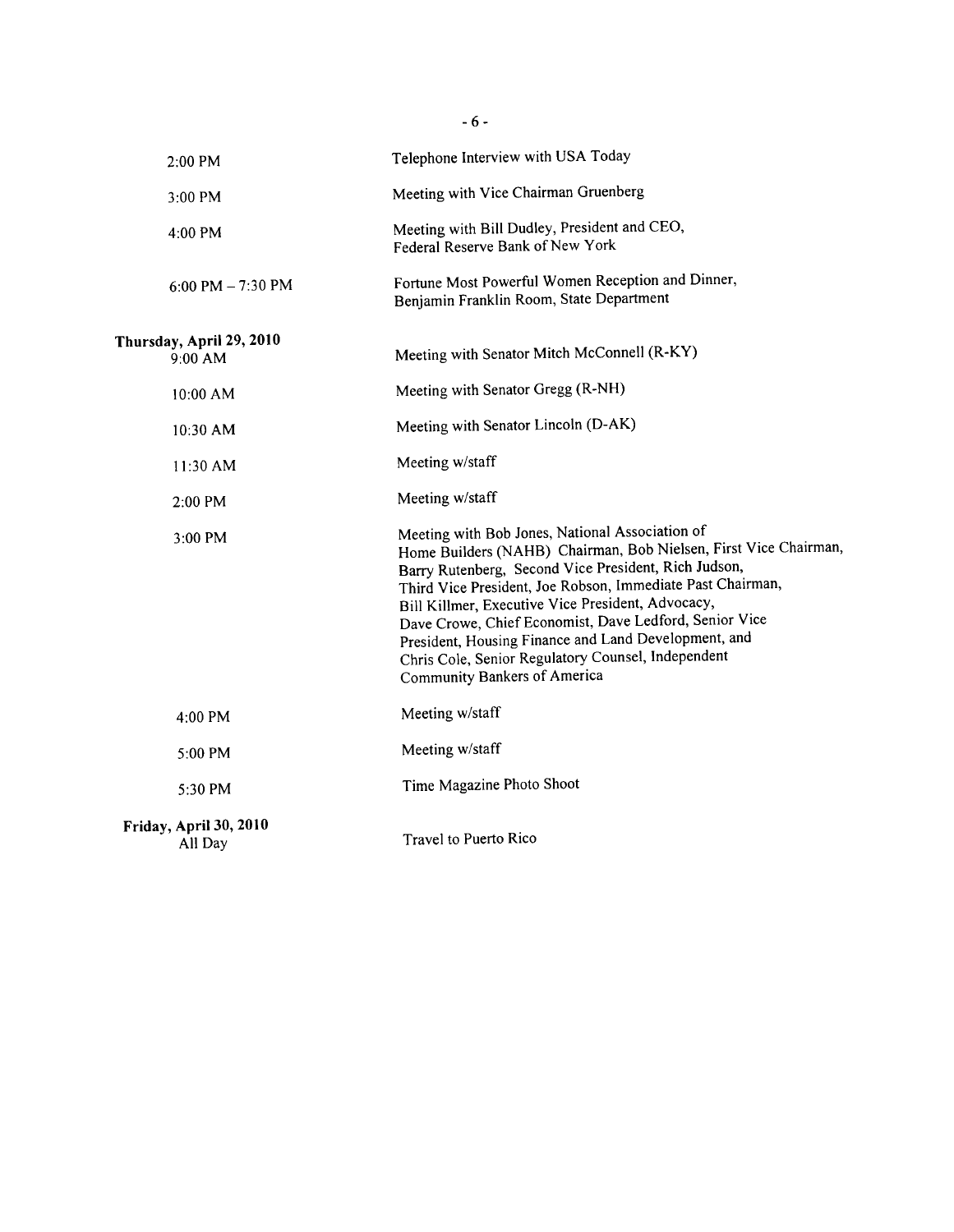## CHAIRMAN BAIR'S SCHEDULE May 2010

| <b>Monday, May 3, 2010</b><br>9:30 AM | Meeting w/staff                                                                                                       |
|---------------------------------------|-----------------------------------------------------------------------------------------------------------------------|
| 10:00 AM                              | Meeting w/staff                                                                                                       |
| $11:00$ AM                            | Meeting w/staff                                                                                                       |
| 12:30 PM                              | Remarks at Professional Risk Manager's International<br>Association (PRIMA) Securitization Symposium<br>Arlington, VA |
| 1:45 PM                               | Meeting w/staff                                                                                                       |
| 2:00 PM                               | Meeting with Mr. Jose Oliu and Mr. Fernando Perez-Hickman<br><b>Banco Sabadell</b>                                    |
| 3:00 PM                               | Meeting w/staff                                                                                                       |
| 4:00 PM                               | Meeting w/staff                                                                                                       |
| 5:00 PM                               | Meeting with Vice Chairman Gruenberg                                                                                  |
| Tuesday, May 4, 2010<br>10:00 AM      | Meeting w/staff                                                                                                       |
| 11:30 AM                              | Meeting w/staff                                                                                                       |
| 1:30 PM                               | Telephone Interview with New York Times                                                                               |
| 2:00 PM                               | Meeting w/staff                                                                                                       |
| 3:00 PM                               | Meeting w/staff                                                                                                       |
| 4:30 PM                               | Telephone Interview with the New York Times                                                                           |
| Wednesday, May 5, 2010<br>$8:15$ AM   | Meeting w/staff                                                                                                       |
| $11:00$ AM                            | Meeting with Deven Sharma, President, Standard and Poor's                                                             |
| ∽<br>1:00 PM                          | <b>Interview with Fox Business News</b>                                                                               |
| 2:00 PM                               | Meeting w/staff                                                                                                       |
| Thursday, May 6, 2010<br>7:45 AM      | Interview at C-Span Studios<br>Washington, D.C.                                                                       |
| 9:30 AM                               | Meeting w/staff                                                                                                       |
| 10:00 AM                              | Meeting w/staff                                                                                                       |

 $\sim 10$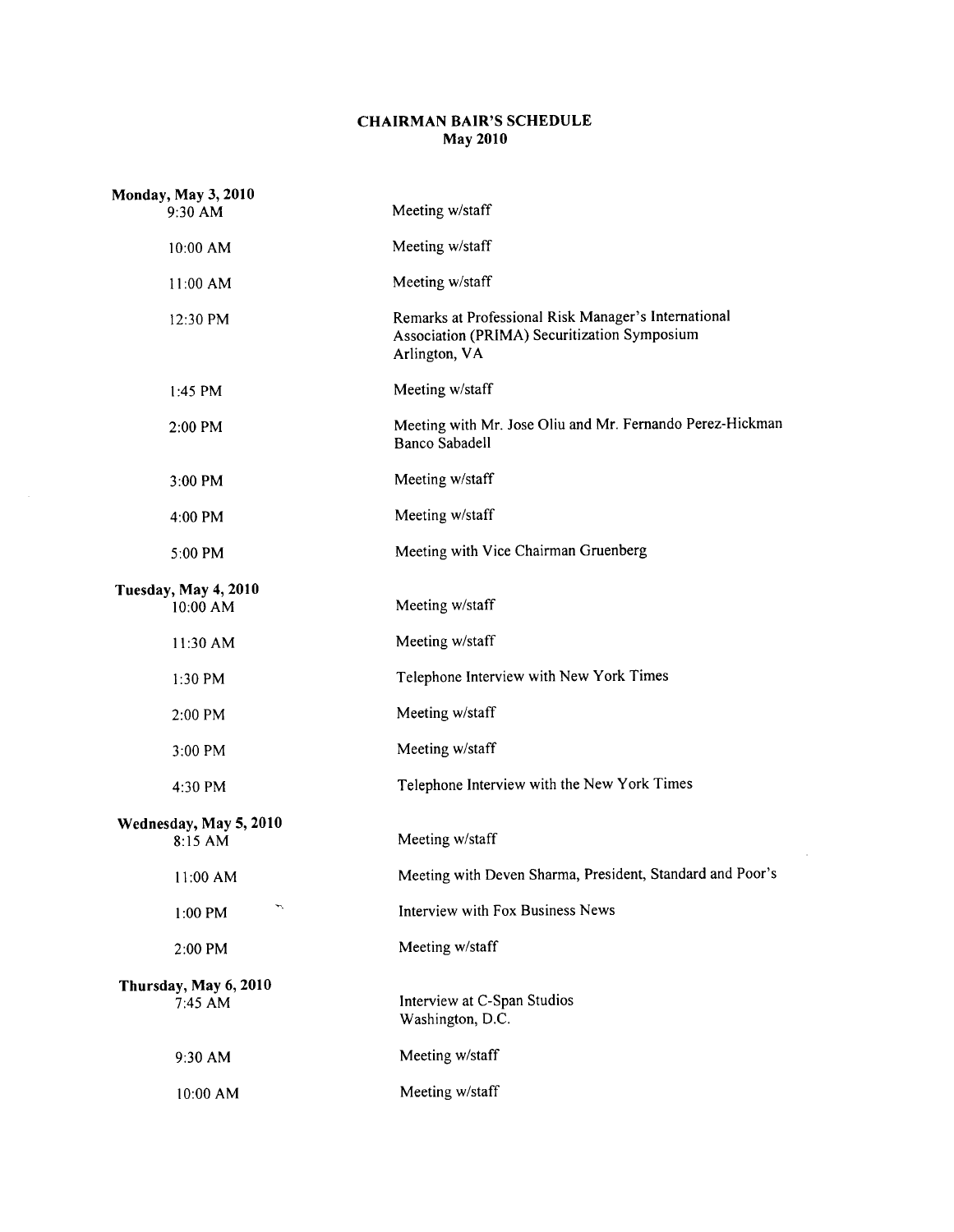| 11:00 AM                                 | Meeting w/staff                                                                                          |
|------------------------------------------|----------------------------------------------------------------------------------------------------------|
| 12:00 PM                                 | Meeting w/staff                                                                                          |
| 1:30 PM                                  | Meeting w/staff                                                                                          |
| 3:00 PM                                  | Meeting w/staff                                                                                          |
| Friday, May 7, 2010<br>9:30 AM           | Meeting w/staff                                                                                          |
| 9:45 AM                                  | Meeting w/staff                                                                                          |
| 10:00 AM                                 | Weekly Principals' Conference Call with OCC, OTS & FRB                                                   |
| 1:30 PM                                  | Meeting w/staff                                                                                          |
| Monday, May 10, 2010<br>9:00 AM          | Meeting w/staff                                                                                          |
| 10:00 AM                                 | Meeting w/staff                                                                                          |
| 12:00 PM                                 | Lunch with Vice Chairman Gruenberg and Director Curry                                                    |
| 1:30 PM                                  | Meeting w/staff                                                                                          |
| 2:30 PM                                  | Meeting w/staff                                                                                          |
| 3:00 PM                                  | Meeting w/staff                                                                                          |
| <b>Tuesday, May 11, 2010</b><br>10:00 AM | FDIC Board Meeting                                                                                       |
| 12:00 PM                                 | Lunch with Comptroller Dugan                                                                             |
| 1:00 PM                                  | Meeting w/staff                                                                                          |
| 1:30 PM                                  | Meeting w/staff                                                                                          |
| 2:30 PM                                  | Meeting w/staff                                                                                          |
| 3:00 PM                                  | Meeting w/staff                                                                                          |
| 4:00 PM                                  | Meeting w/staff                                                                                          |
| 5:00 PM                                  | Meeting w/staff                                                                                          |
| Wednesday, May 12, 2010<br>8:30 AM       | Interview with Newsweek                                                                                  |
| 9:15 AM                                  | Meeting w/staff                                                                                          |
| 9:45 AM                                  | Meeting with Michel Barnier, European Commission of Internal<br>Market and Services, European Commission |

 $\bar{\mathcal{A}}$ 

 $\ddot{\phantom{a}}$ 

 $\ddot{\phantom{0}}$ 

 $-2-$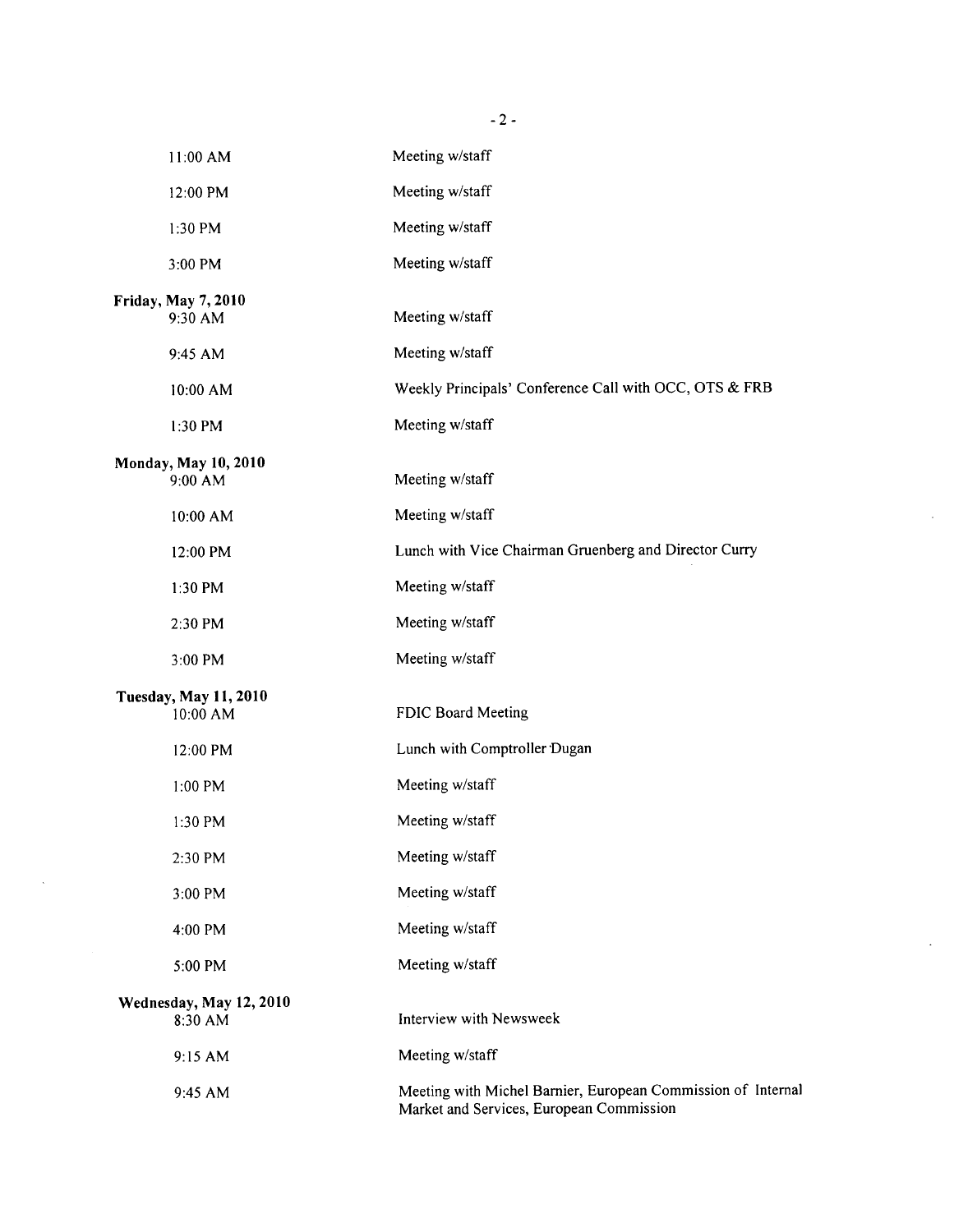| 11:00 AM                          | Meeting w/staff                                                                                                                  |
|-----------------------------------|----------------------------------------------------------------------------------------------------------------------------------|
| 11:30 AM                          | Meeting w/staff                                                                                                                  |
| 1:00 PM                           | Meeting w/staff                                                                                                                  |
| 2:00 PM                           | Meeting w/staff                                                                                                                  |
| 3:00 PM                           | Meeting w/staff                                                                                                                  |
| 4:00 PM                           | Meeting w/staff                                                                                                                  |
| 5:00 PM                           | Meeting w/staff                                                                                                                  |
| Thursday, May 13, 2010<br>9:00 AM | Meeting w/staff                                                                                                                  |
| 11:00 AM                          | Meeting w/staff                                                                                                                  |
| 12:00 PM                          | Meeting w/staff                                                                                                                  |
| 2:00 PM                           | Meeting w/staff                                                                                                                  |
| 2:30 PM                           | Meeting w/staff                                                                                                                  |
| 3:00 PM                           | Call to Wall Street Journal                                                                                                      |
| 3:15 PM                           | Meeting w/staff                                                                                                                  |
| 4:15 PM                           | Meeting with Secretary Geithner                                                                                                  |
| Friday, May 14, 2010<br>8:15 AM   | Meeting w/staff                                                                                                                  |
| 9:00 AM                           | Meeting w/staff                                                                                                                  |
| 10:00 AM                          | Meeting w/staff                                                                                                                  |
| $11:00$ AM                        | Meeting w/staff                                                                                                                  |
| 1:30 PM                           | Meeting w/staff                                                                                                                  |
| 5:00 PM                           | Travel to Amherst, Massachusetts to attend dinner with<br>Chancellor Holub, University of Massachusetts at Amherst               |
| Saturday, May 15, 2010<br>9:00 AM | University of Massachusetts at Amherst<br>Pre-Undergraduate Ceremony for Robes and Photos                                        |
| 10:00 AM                          | University of Massachusetts at Amherst<br>14 <sup>th</sup> Undergraduate Commencement Speech<br>Warren P. McGuirk Alumni Stadium |

- 3 -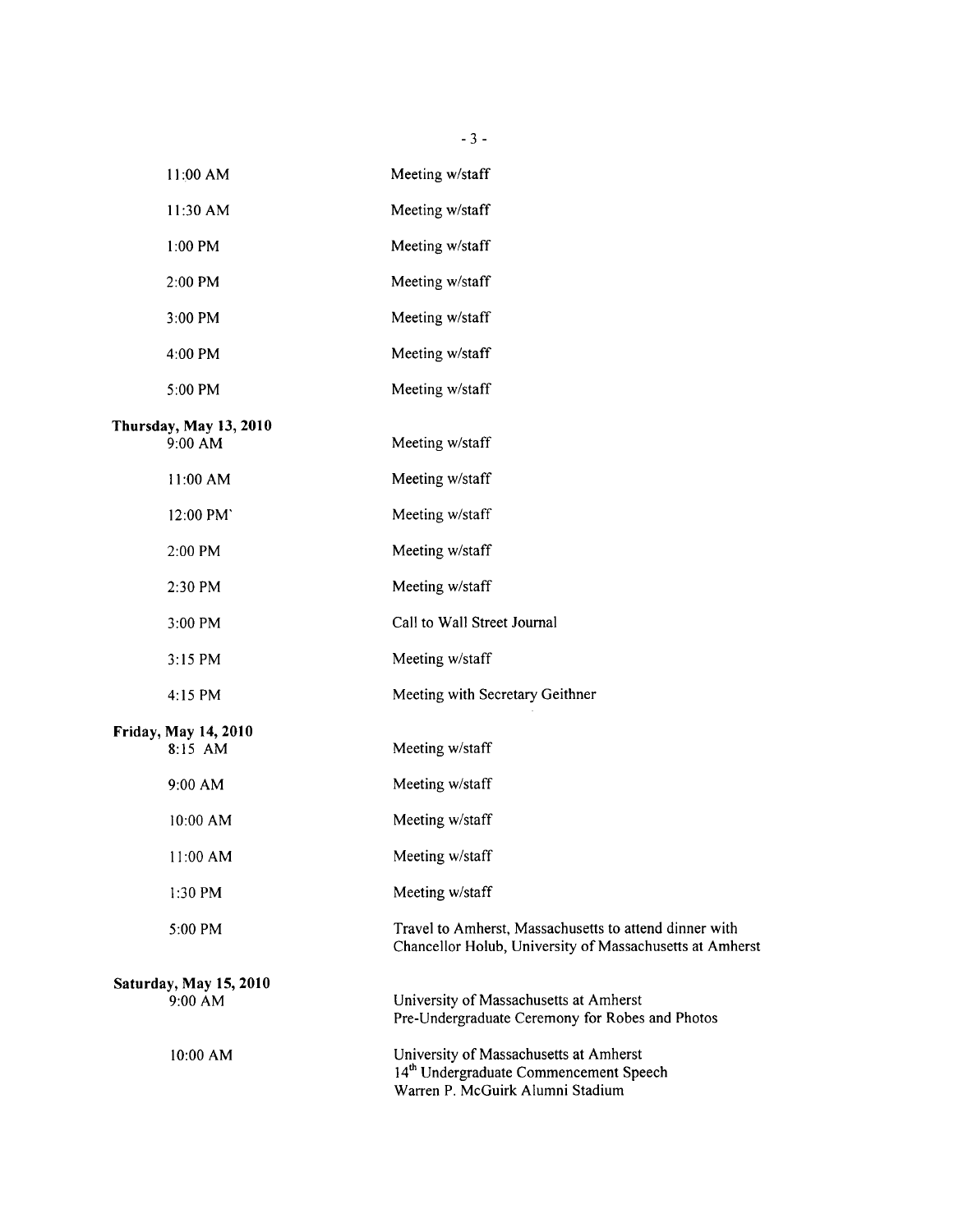| 12:30 PM                                   | Chancellor Holub's Post Luncheon for Honorees and<br>Platform Party, Residence of Chancellor Holub at Hillside                                                                                     |
|--------------------------------------------|----------------------------------------------------------------------------------------------------------------------------------------------------------------------------------------------------|
| Monday, May 17, 2010<br>9:00 AM            | Meeting w/staff                                                                                                                                                                                    |
| 9:30 AM                                    | Telephone Call with James Gorman, President<br>and Chief Executive Officer, Morgan Stanley and<br>Ruth Porat, Executive Vice President<br>and Chief Financial Officer                              |
| $10:00$ AM                                 | Meeting w/staff                                                                                                                                                                                    |
| 11:00 AM                                   | Meeting w/staff                                                                                                                                                                                    |
| 12:00 PM                                   | Lunch with Acting Director John Bowman, OTS                                                                                                                                                        |
| $1:30$ PM                                  | Meeting w/staff                                                                                                                                                                                    |
| $3:30$ PM                                  | Meeting w/staff                                                                                                                                                                                    |
| $4:00$ PM                                  | Meeting with Steve Steinour, Chairman and CEO,<br><b>Huntington Bancshares</b>                                                                                                                     |
| <b>Tuesday, May 18, 2010</b><br>$11:00$ AM | Meeting w/staff                                                                                                                                                                                    |
| 12:00 PM                                   | Lunch with Vice Chairman Gruenberg                                                                                                                                                                 |
| $1:30$ PM                                  | US-China Strategic Economic Dialogue Briefing                                                                                                                                                      |
| $3:00$ PM                                  | Meeting w/staff                                                                                                                                                                                    |
| 4:00 PM                                    | Meeting with John Coffey, Wellington Management,<br>Jason Polun, Ted Robson, and Eric Veiel, T. Rowe Price,<br>Julian Abdey, Capital World Investors,<br>Mitchel Penn and Reed Cassidy, Legg Mason |
| Wednesday, May 19, 2010<br>9:00 AM         | Call from Thomas Visack, Secretary, Department of Agriculture                                                                                                                                      |
| 9:30 AM                                    | Meeting w/staff                                                                                                                                                                                    |
| 10:30 AM                                   | Meeting w/staff                                                                                                                                                                                    |
| 1:00 PM                                    | Meeting w/staff                                                                                                                                                                                    |
| 2:00 PM                                    | Meeting w/staff                                                                                                                                                                                    |
| 3:30 PM                                    | Meeting w/staff                                                                                                                                                                                    |
| 4:30 PM                                    | Meeting w/staff                                                                                                                                                                                    |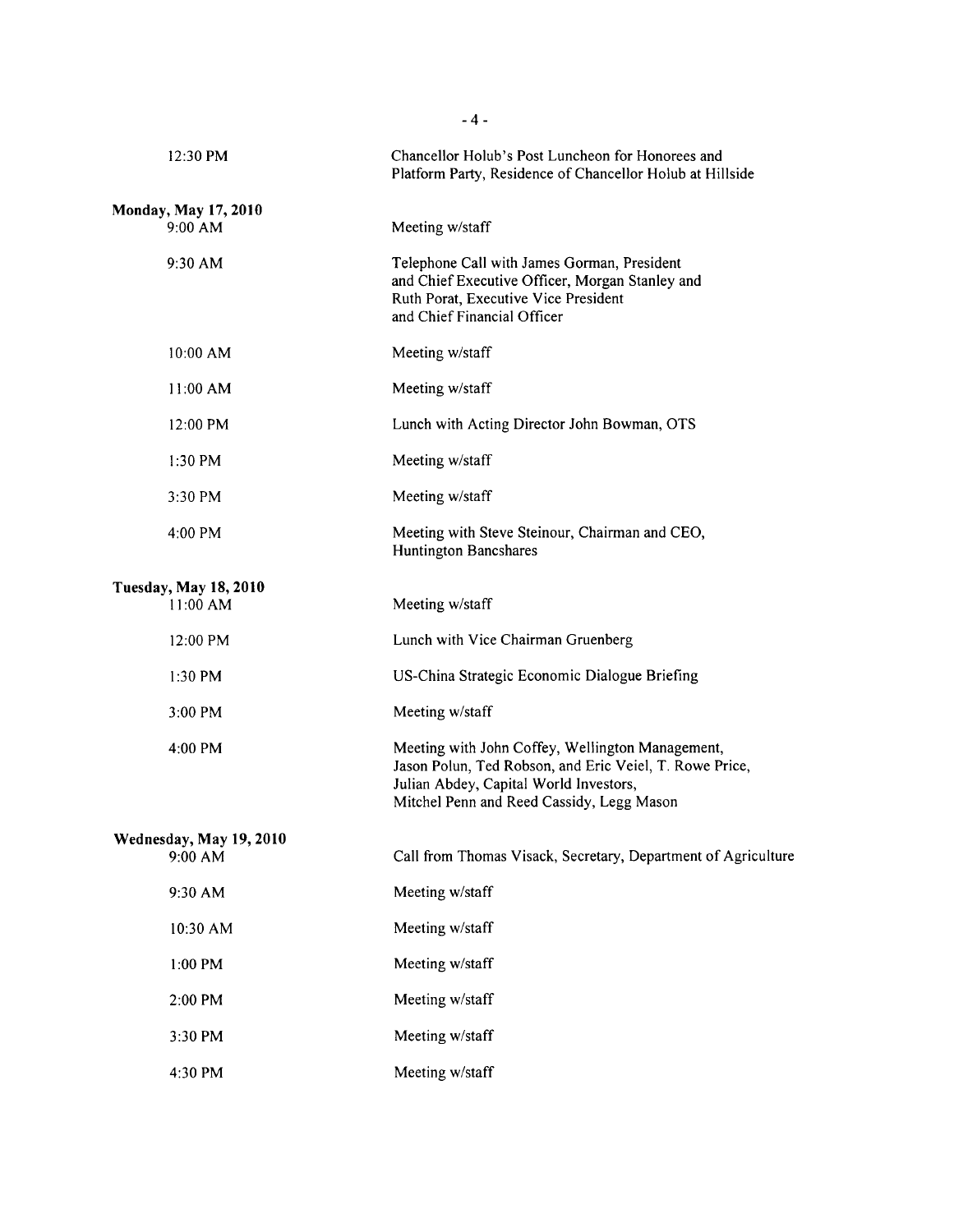| $-5-$                                |                                                                                                   |  |  |
|--------------------------------------|---------------------------------------------------------------------------------------------------|--|--|
| Thursday, May 20, 2010<br>10:00 AM   | FDIC Quarterly Banking Profile Press Conference                                                   |  |  |
| 11:00 AM                             | US-China Strategic and Economic Dialogue<br>Pre-Briefing, Large Conference Room, Treasury         |  |  |
| $12:00$ PM                           | Lunch with Under Secretary Jeffrey Goldstein, Treasury                                            |  |  |
| 1:30 PM                              | Meeting w/staff                                                                                   |  |  |
| 2:00 PM                              | Meeting w/staff                                                                                   |  |  |
| $3:00$ PM                            | Meeting w/staff                                                                                   |  |  |
| 4:00 PM                              | Meeting with Risk Management Association (RMA)<br><b>Community Bank Council</b>                   |  |  |
| Friday, May 21, 2010<br>9:00 AM      | Meeting w/staff                                                                                   |  |  |
| 9:45 AM                              | Meeting w/staff                                                                                   |  |  |
| 10:00 AM                             | Weekly Principals' Conference Call with OCC, OTS<br>and FRB                                       |  |  |
| 11:00 AM                             | Meeting w/staff                                                                                   |  |  |
| Saturday, May 22, 2010<br>$12:20$ PM | Travel to Beijing, China to participate in the US-China<br><b>Strategic and Economic Dialogue</b> |  |  |
| Friday, May 28, 2010<br>9:30 AM      | Meeting w/staff                                                                                   |  |  |
| 10:15 AM                             | Meeting w/staff                                                                                   |  |  |
| $11:30$ AM                           | Meeting w/staff                                                                                   |  |  |

 $\mathcal{L}^{\text{max}}_{\text{max}}$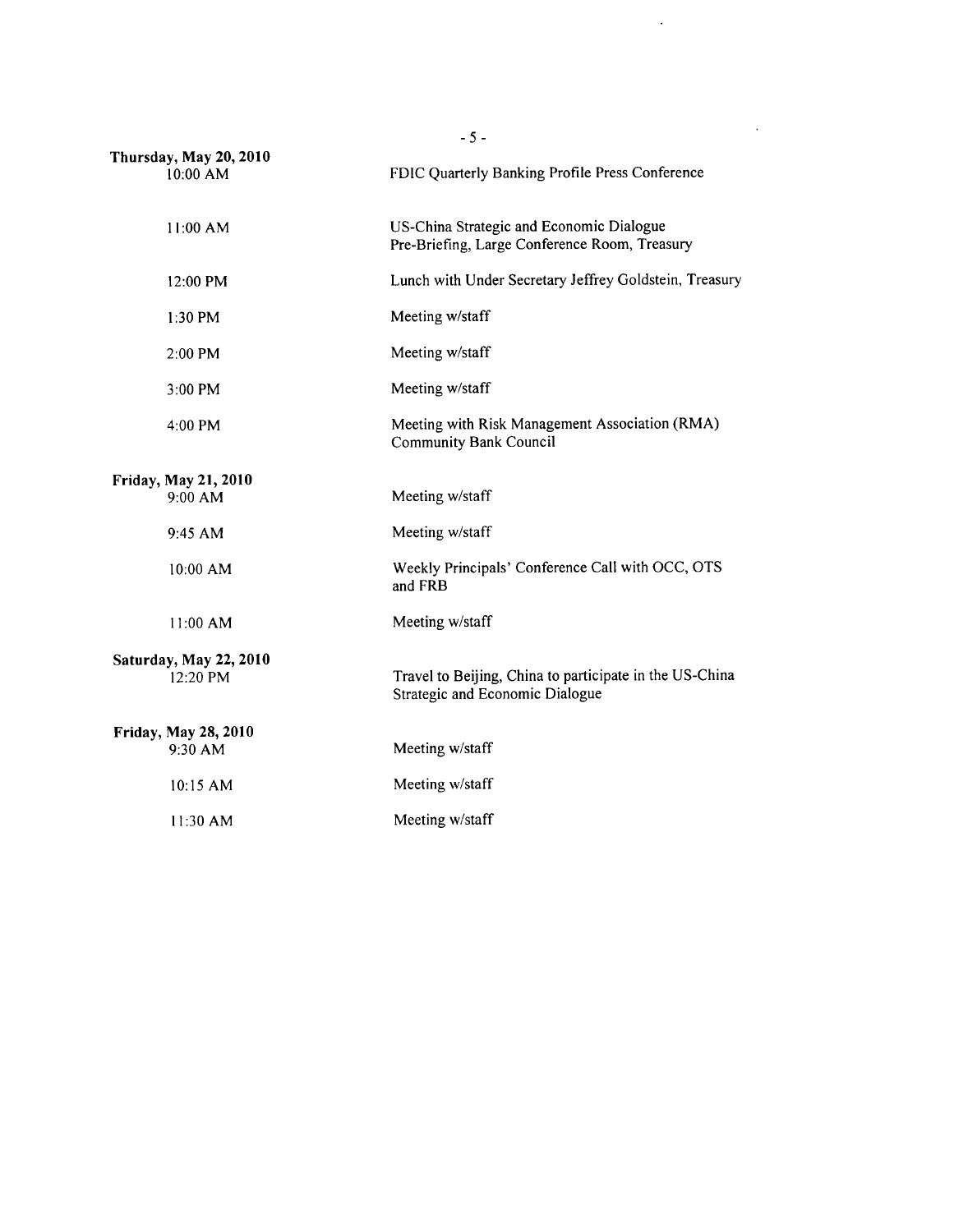## CHAIRMAN BAIR'S SCHEDULE June 2010

 $\sim 10^7$ 

| Tuesday, June 1, 2010<br>8:30 AM   | Breakfast with Federal Reserve Board Vice Chairman Kohn                                               |
|------------------------------------|-------------------------------------------------------------------------------------------------------|
| 9:30 AM                            | Meeting w/staff                                                                                       |
| $10:00$ AM                         | Meeting w/staff                                                                                       |
| 11:00 AM                           | Meeting w/staff                                                                                       |
| 12:00 PM                           | Lunch with Vice Chairman Gruenberg                                                                    |
| 1:30 PM                            | Meeting w/staff                                                                                       |
| 3:30 PM                            | Meeting with Director Curry                                                                           |
| 4:30 PM                            | Meeting w/staff                                                                                       |
| 5:00 PM                            | Interview with Wall Street Journal                                                                    |
| Wednesday, June 2, 2010<br>8:30 AM | Meeting with Secretary Geithner                                                                       |
| 10:45 AM                           | Telephone call from Neal Barofsky, Special Inspector General<br>for the Troubled Asset Relief Program |
| 11:00 AM                           | Meeting w/staff                                                                                       |
| 12:00 PM                           | Lunch with Usha Thorat, Deputy Governor,<br>Reserve Bank of India                                     |
| $1:00$ PM                          | Meeting with Michael O'Neill, Michael Corbat and<br>James Von Moltke, Citigroup/Citibank              |
| 1:45 PM                            | Meeting w/staff                                                                                       |
| 2:00 PM                            | Meeting/interview with Japan Financial News                                                           |
| 3:15 PM                            | Meeting w/staff                                                                                       |
| 3:45 PM                            | Call with Herb Allison and Gene Sperling, Treasury                                                    |
| 4:00 PM                            | Meeting with Larry Uhlick<br>Institute of International Bankers                                       |
| Thursday, June 3, 2010             |                                                                                                       |
| 8:00 AM                            | Breakfast with Ed DeMarco<br>Federal Housing Finance Agency                                           |
| 9:00 AM                            | Briefing w/staff                                                                                      |
| 10:30 AM                           | Briefing w/staff                                                                                      |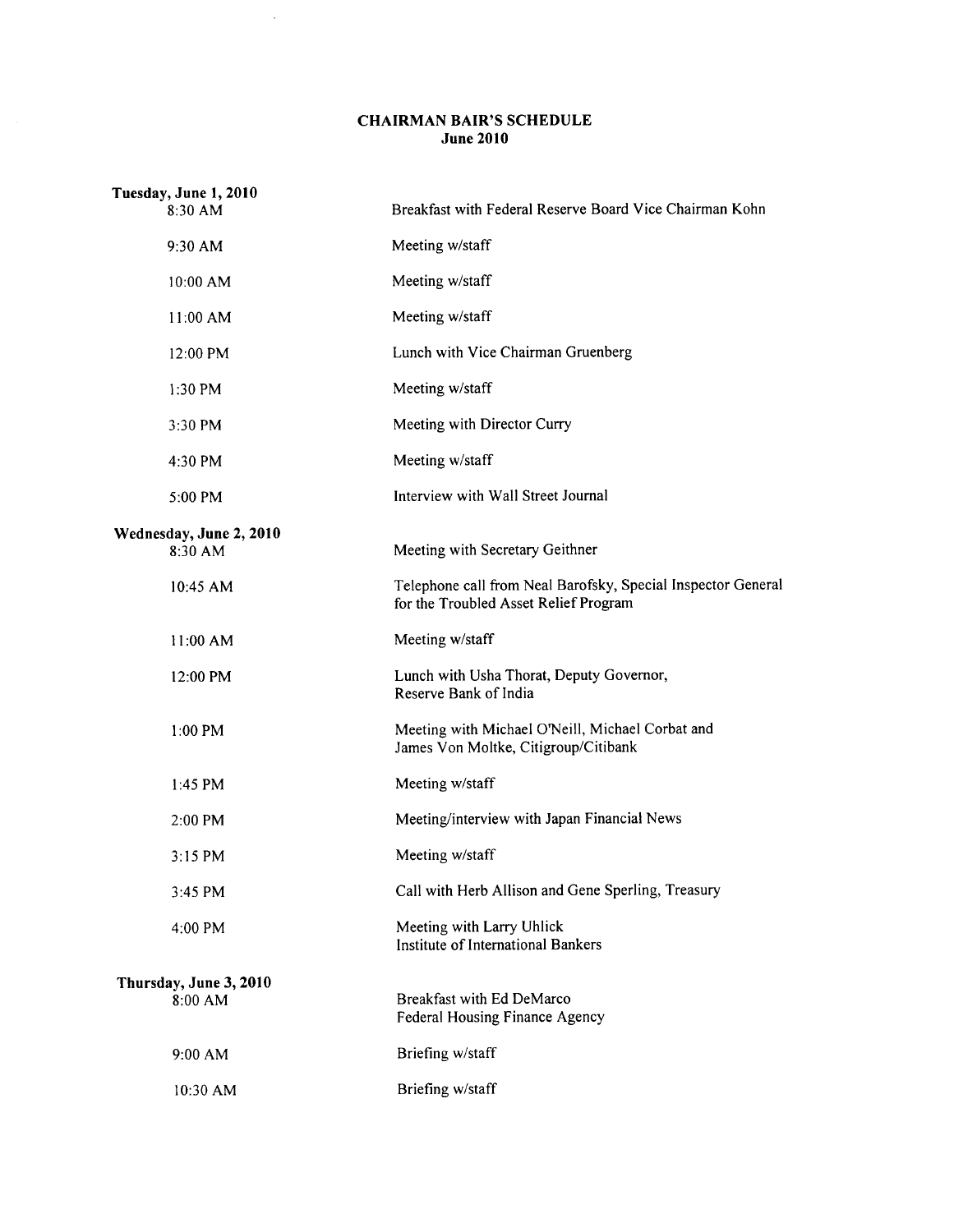| 11:00 AM                         | Meeting w/staff                                                                                                                                  |
|----------------------------------|--------------------------------------------------------------------------------------------------------------------------------------------------|
| 12:00 PM                         | Lunch with Mark Osterle, Senate Banking Committee                                                                                                |
| 3:00 PM                          | Meeting w/staff                                                                                                                                  |
| 4:00 PM                          | Tape video for Wichita Chapter of American<br>Society of Women Accountants Regional Conference                                                   |
| Friday, June 4, 2010<br>8:00AM   | Meeting w/staff                                                                                                                                  |
| $9:00$ AM                        | Meeting w/staff                                                                                                                                  |
| 9:45 AM-3:30 PM                  | FDIC Safe Products Conference                                                                                                                    |
| 4:15 PM                          | Meeting with Korea FSS Governor, Jong-Chang Kim                                                                                                  |
| 4:45 PM                          | Meeting w/staff                                                                                                                                  |
| Monday, June 7, 2010<br>8:30 AM  | Breakfast with Pat Parkinson, Federal Reserve Board                                                                                              |
| 9:30AM                           | Meeting w/staff                                                                                                                                  |
| 10:00AM                          | Meeting w/staff                                                                                                                                  |
| 11:00AM                          | Telephone interview with USA Today                                                                                                               |
| 1:00 PM                          | Speech at the Housing Association of Non-Profit<br>Developers, Hilton McLean, Tysons Corner, Virginia                                            |
| 2:30 PM                          | Meeting w/staff                                                                                                                                  |
| $3:30$ PM                        | Meeting w/staff                                                                                                                                  |
| 4:00 PM                          | Meeting w/staff                                                                                                                                  |
| 4:30 PM                          | Meeting w/staff                                                                                                                                  |
| Tuesday, June 8, 2010<br>8:30 AM | Meeting with Secretary Geithner                                                                                                                  |
| 10:15 AM                         | Weekly Principals' Conference Call with OCC, OTS, & FRB                                                                                          |
| 11:00 AM                         | Briefing w/staff                                                                                                                                 |
| 12:00 PM                         | Lunch with Director Curry                                                                                                                        |
| 2:00 PM                          | Meeting with Representative Barney Frank (D-MA)<br>Chairman, House Financial Services Committee                                                  |
| 3:30 PM                          | Meeting with Marc Sumerlin, Managing Director andCo-Founder, The<br>Lindsey Group and Yasuo Kanzaki,<br>Special Advisor, Nikko Citigroup Limited |

 $- 2 -$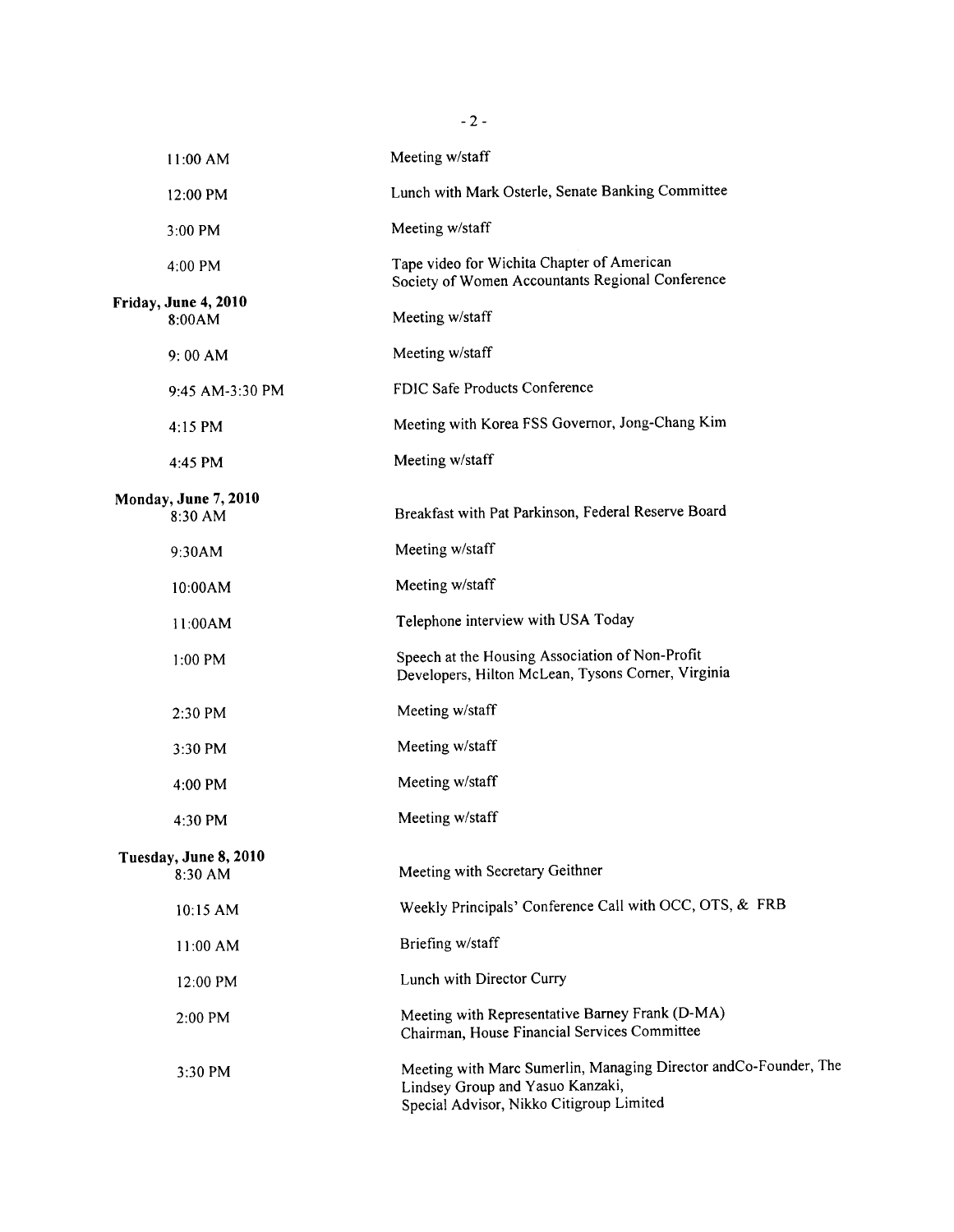| 9:53 PM                                              | Flight to India                                                                                                                                                                                                                            |
|------------------------------------------------------|--------------------------------------------------------------------------------------------------------------------------------------------------------------------------------------------------------------------------------------------|
| Wednesday, June 9-16, 2010<br>On Travel              | New Delhi and Mumbai, India                                                                                                                                                                                                                |
| Thursday, June 10, 2010<br>$1:40$ PM                 | Meeting with Steven J. White, Deputy Chief of Mission at<br>U.S. Embassy                                                                                                                                                                   |
| 2:00 PM                                              | Country Team Meeting with Dr. Russell Green, Treasury Attaché,<br>Jason Donovan, Economic Officer, Pushpinder Dhillon, Political<br>Officer, Greg Auirt, Public Affairs Officer and Elizabeth Warfield,<br>Deputy Director of USAID, India |
| 3:20 PM                                              | Interview with Financial Express                                                                                                                                                                                                           |
| <b>Friday, June 11, 2010</b><br>8:30 AM              | Eko Mobile Banking Site Visit                                                                                                                                                                                                              |
| $11:00AM - Noon$                                     | MOF Meeting with Finance Secretary Ashok Chawla and Secretary of<br>Financial Services R. Gopalan                                                                                                                                          |
| 5:00 PM $-6:30$ PM                                   | Meeting with the Confederation of Indian Industry (CII) Hotel Lalit<br>(hosted by CII), Barakhamba Ln, Connaught Place, New Delhi                                                                                                          |
| <b>Sunday, June 13, 2010</b><br>7:45 PM              | Flight to Mumbai                                                                                                                                                                                                                           |
| <b>Monday, June 14, 2010</b><br>$8:00$ AM $-9:00$ AM | Meeting with Michael Newbill, Pol/Econ Chief, Mumbai<br>Consulate                                                                                                                                                                          |
| $10:00$ AM $- 11:00$ AM                              | Meeting with Dr. K. G. Karmakar, Managing Director,<br>National Bank for Agriculture and Rural Development                                                                                                                                 |
| $1:00$ PM $- 2:30$ PM                                | Lunch with Deposit Insurance and Credit Guarantee<br>Corporation at Oberoi Hotel: Dr. Subir Gokarn, Chairman and<br>Deputy Governor of the RBI and H.N. Prasad, CEO                                                                        |
| 3:00 PM $-$ 4:00 PM                                  | Meet with financial inclusion experts at large Indian banks<br>at Oberoi Hotel: J.K. Sinha, Chief General Manager-Rural Business,<br>State Bank of India and G.C. Sharma, GM, Rural and Agri<br>Banking, Bank of Baroda                    |
| Tuesday, June 15, 2010                               |                                                                                                                                                                                                                                            |
| All Day                                              | Schedule for meetings at Reserve Bank of India                                                                                                                                                                                             |
| $8:30$ AM $-10:00$ AM                                | Roundtable discussions with major microfinance organizations at<br>Oberoi Hotel: Kamaljit Rastogi, Head of Products, Financial<br>Information Network and Operations, Anurag Gupta, Founder and                                            |

 $-3 -$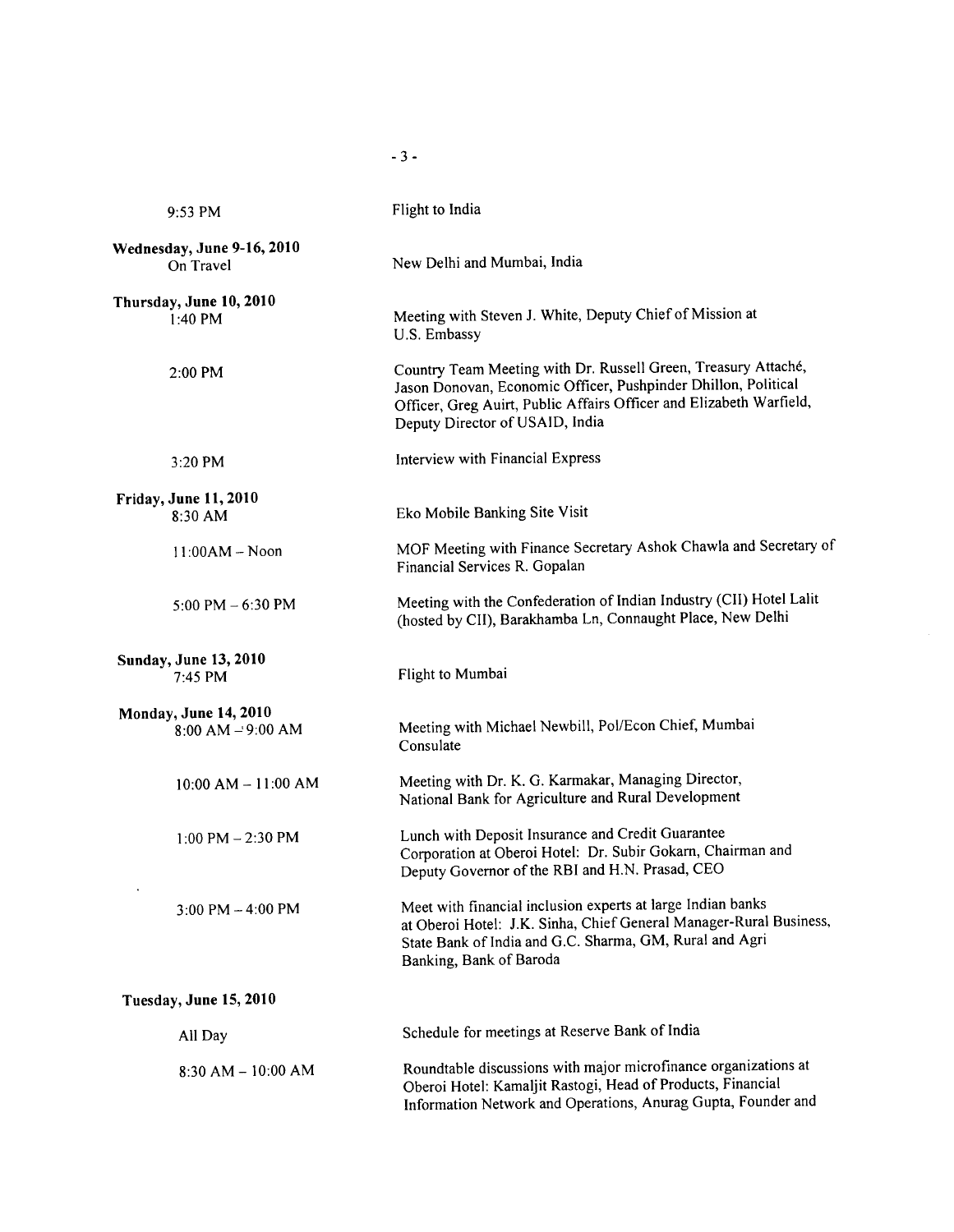|                                         | Director, A Little World, Madhusudan Menon, Chairman,<br>Micro Housing Finance Corporation, Deepak Chandnani,<br>Managing Director and CEO, Swadhaar FinAccess |
|-----------------------------------------|----------------------------------------------------------------------------------------------------------------------------------------------------------------|
| $10:30$ AM $- 11:15$ AM                 | Meeting with Deputy Governors and Executive Directors                                                                                                          |
| $11:15 AM - 11:30 AM$                   | Courtesy call with RBI Governor D. Subbarao                                                                                                                    |
| $11:30$ AM $- 12:15$ PM                 | Meeting with Deputy Governor Usha Thorat, Executive<br>Directors, and senior officers of Regulation and Supervision<br>Departments                             |
| $12:15PM - 1:00 PM$                     | Visit to the RBI Monetary Museum                                                                                                                               |
| $1:15$ PM $- 2:30$ PM                   | Lunch                                                                                                                                                          |
| $2:30$ PM $-4:00$ PM                    | Address senior bankers and RBI officials                                                                                                                       |
| Wednesday, June 16, 2010                |                                                                                                                                                                |
| 2:50 AM                                 | Depart Mumbai for Washington, D.C.                                                                                                                             |
| Thursday, June 17, 2010<br>10:00AM-Noon | FDIC Annual Awards Ceremony<br>Arlington, VA                                                                                                                   |
| $1:00$ PM                               | Meeting w/staff                                                                                                                                                |
| $2:00$ PM                               | Briefing w/staff                                                                                                                                               |
| 3:00 PM                                 | Meeting w/staff                                                                                                                                                |
| 4:00 PM                                 | Meeting with Vice Chairman Gruenberg                                                                                                                           |
| Friday, June 18, 2010<br>6:00 AM        | Travel to Philadelphia                                                                                                                                         |
| 9:000-9:40 AM                           | Keynote Address at the 25 <sup>th</sup> Anniversary International<br>Housing Finance Program, University of Pennsylvania Wharton School<br>Philadelphia, PA    |
| 12:15 PM                                | Meeting w/staff                                                                                                                                                |
| 1:30 PM                                 | Meeting w/staff                                                                                                                                                |
| 2:30 PM                                 | Meeting w/staff                                                                                                                                                |
| 3:00 PM                                 | Meeting w/staff                                                                                                                                                |
| 3:30 PM                                 | Meeting w/staff                                                                                                                                                |
| 4:45 PM                                 | Meeting w/staff                                                                                                                                                |
|                                         |                                                                                                                                                                |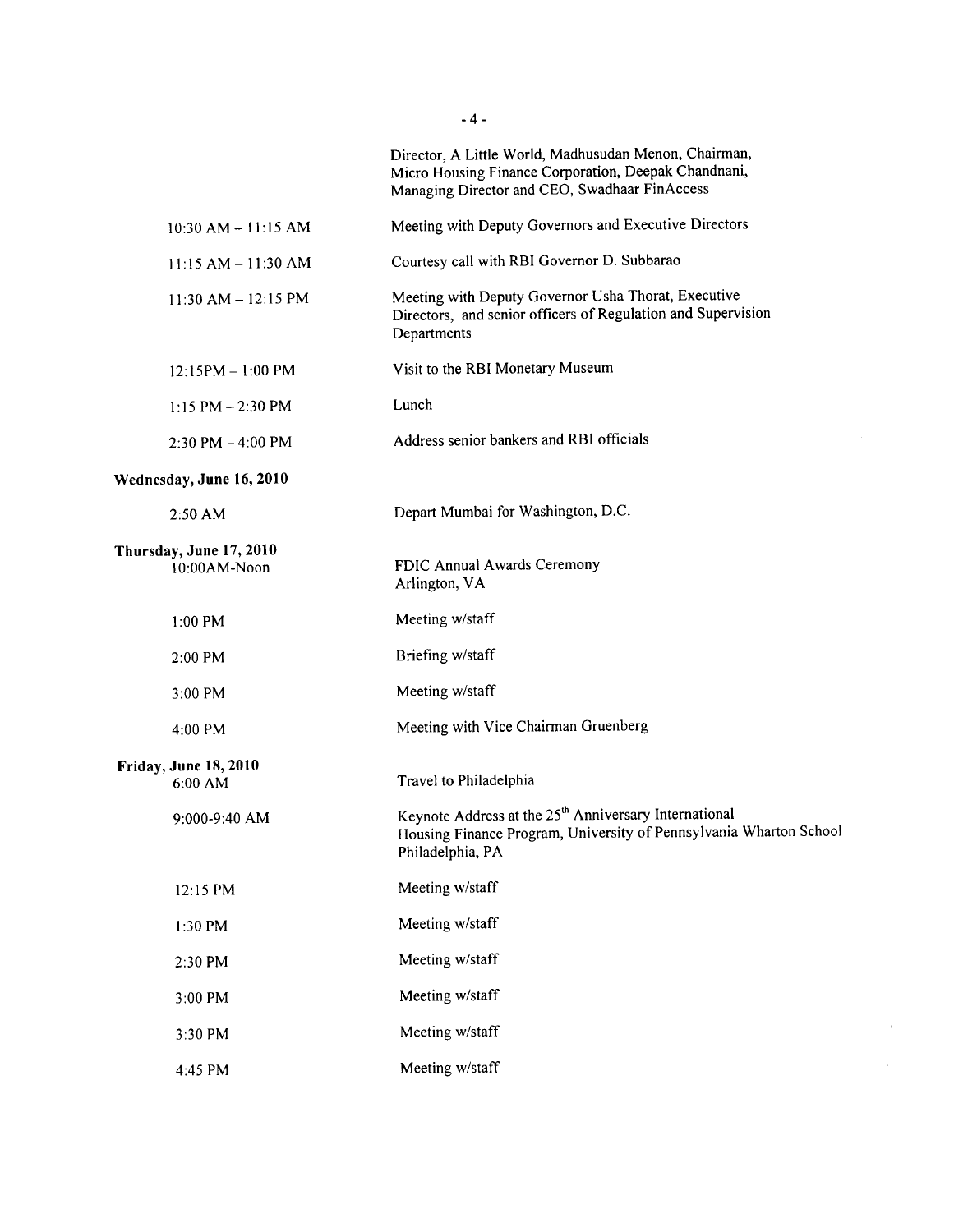| <b>Monday, June 21, 2010</b><br>9:00 AM | Meeting w/staff                                                                                                               |
|-----------------------------------------|-------------------------------------------------------------------------------------------------------------------------------|
| 9:30 AM                                 | Meeting w/staff                                                                                                               |
| 10:00AM                                 | Meeting w/staff                                                                                                               |
| 12:30 PM                                | Lunch with Larry Summers                                                                                                      |
| 2:00 PM                                 | Meeting w/staff                                                                                                               |
| 3:00 PM                                 | Meeting w/staff                                                                                                               |
| 4:30 PM                                 | Meeting with Secretary Geithner (Principals Only)                                                                             |
| 5:00 PM                                 | Meeting with Secretary Geithner (Principals $+2$ )<br><b>Treasury Department</b>                                              |
| Tuesday, June 22, 2010<br>10:00 AM      | FDIC Board Meeting                                                                                                            |
| 11:30 AM                                | Meeting with Comptroller Dugan                                                                                                |
| 12:00 PM                                | Meeting w/staff                                                                                                               |
| $1:00$ PM                               | Meeting w/staff                                                                                                               |
| 2:00 PM                                 | Meeting w/staff                                                                                                               |
| 2:30 PM                                 | Meeting with Director Curry                                                                                                   |
| 3:30 PM                                 | Meeting w/staff                                                                                                               |
| Wednesday, June 23, 2010<br>7:45 AM     | Meeting w/staff                                                                                                               |
| 8:30 AM-6:00 PM                         | FDIC Affordable Credit Working Group<br>Subcommittee Meeting and Dinner to<br>Honor FDIC Small Dollar-Loan Pilot Participants |
| $9:40$ AM                               | Meeting w/staff                                                                                                               |
| 10:00 AM                                | Call to Chairman Barney Frank (D-MA)                                                                                          |
| 10:30 AM                                | Meeting w/staff                                                                                                               |
| 11:00 AM                                | Meeting w/staff                                                                                                               |
| 12:00 PM                                | Briefing w/staff                                                                                                              |
| 3:00 PM                                 | Retirement Reception for Vice Chairman Kohn<br>at the Eccles Building, Federal Reserve Board                                  |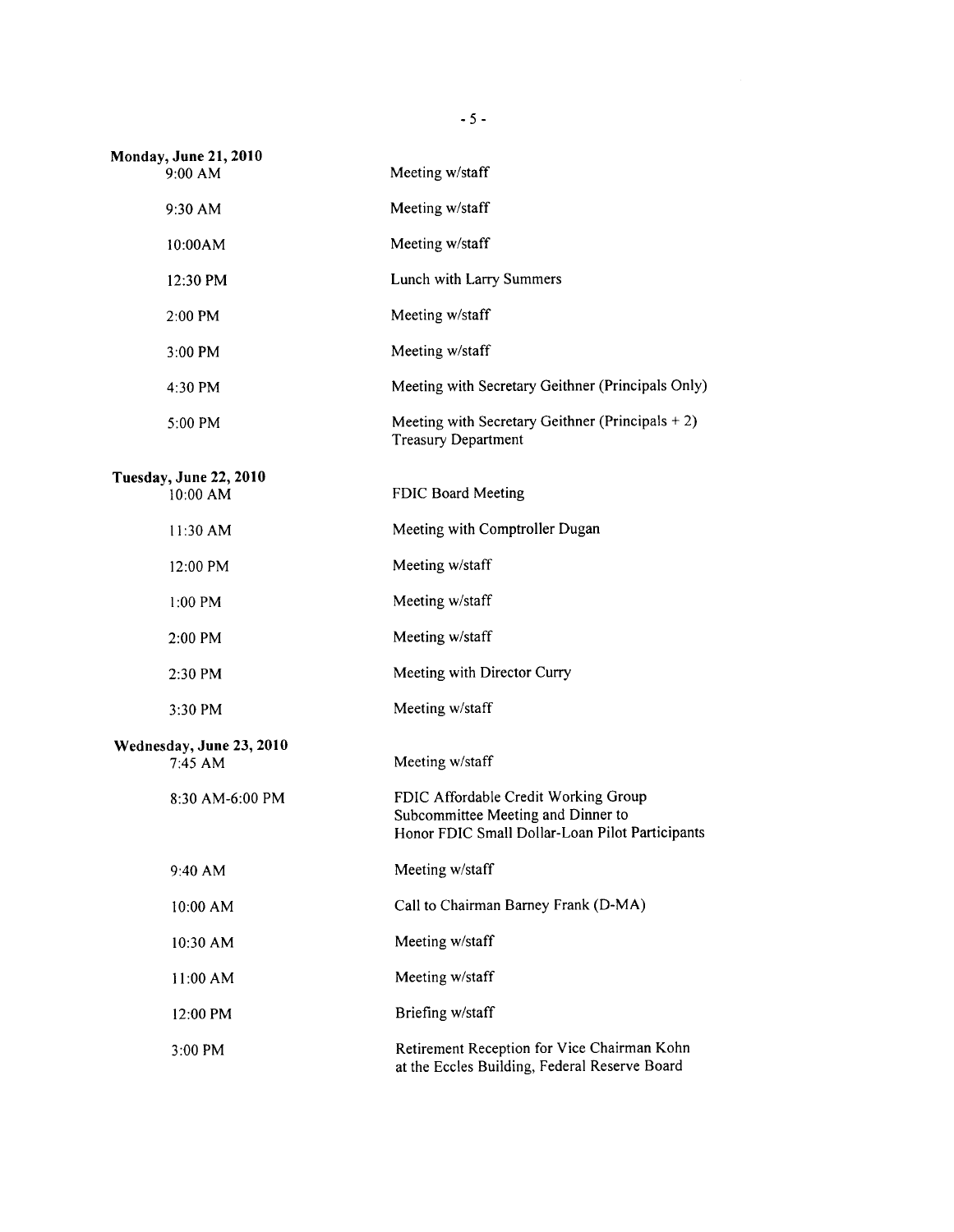| 7:00 PM                                 | Consumer Federation of America's 40 <sup>th</sup> Annual<br>Awards Dinner, Capital Hilton Hotel<br>Washington, DC |
|-----------------------------------------|-------------------------------------------------------------------------------------------------------------------|
| Thursday, June 24, 2010                 |                                                                                                                   |
| All Day                                 | Meeting of the FDIC Advisory Committee on Economic Inclusion                                                      |
| 12:30 PM                                | Interview with Wall Street Journal                                                                                |
| 4:00 PM                                 | Meeting w/staff                                                                                                   |
| <b>Friday, June 24, 2010</b><br>9:00 AM | Meeting w/staff                                                                                                   |
| 10:00 AM                                | Meeting w/staff                                                                                                   |
| 10:30 AM                                | Meeting w/staff                                                                                                   |
| 11:15 AM                                | Briefing w/staff                                                                                                  |
| 12:00 PM                                | Lunch with Vice Chairman Gruenberg                                                                                |
| $1:15$ PM                               | Meeting w/staff                                                                                                   |
| $1:30$ PM                               | Meeting w/staff                                                                                                   |
| 2:00 PM                                 | Interview with Los Angeles Times                                                                                  |
| 3:00 PM                                 | Meeting w/staff                                                                                                   |
| <b>Monday, June 28, 2010</b><br>8:45 AM | Interview with CNBC                                                                                               |
| 9:30 AM                                 | Briefing w/staff                                                                                                  |
| 10:00 AM                                | Meeting w/staff                                                                                                   |
| $1:30$ PM                               | Meeting w/staff                                                                                                   |
| 2:00 PM                                 | Meeting w/staff                                                                                                   |
| 3:00 PM                                 | Meeting w/staff                                                                                                   |
| 4:00 PM                                 | Meeting w/staff                                                                                                   |
| Tuesday, June 29, 2010<br>9:00 AM       | Meeting w/staff                                                                                                   |
| 11:00AM                                 | Interview with Financial Times                                                                                    |
| 12:00 PM                                | Lunch with Director Curry                                                                                         |
| 1:15 PM                                 | Meeting w/staff                                                                                                   |
|                                         |                                                                                                                   |

 $\mathcal{A}^{\mathcal{A}}$ 

 $\hat{\mathcal{L}}$ 

- 6 -